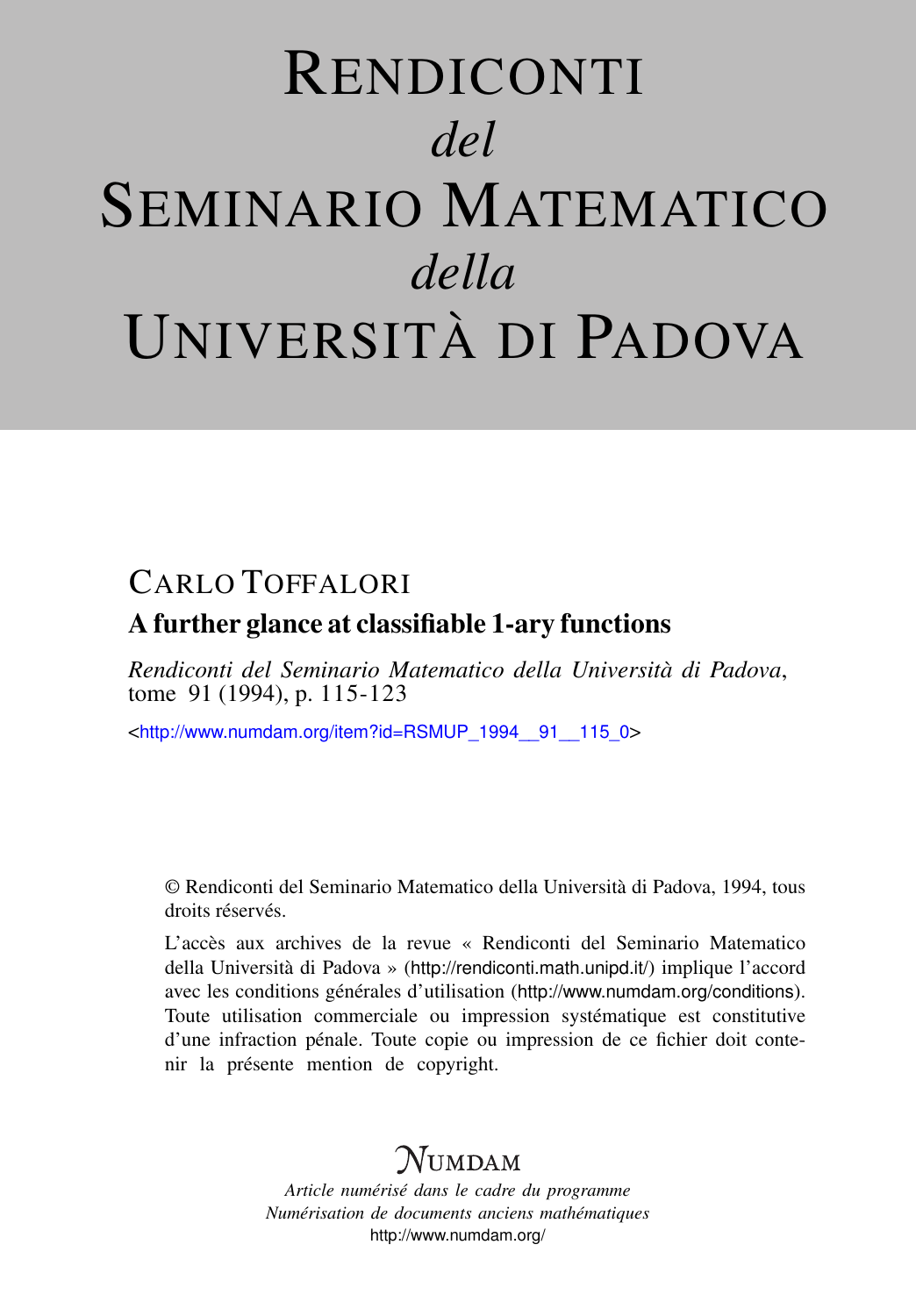REND. SEM. MAT. UNIV. PADOVA, Vol. 91 (1994)

#### A Further Glance at Classifiable 1-ary Functions.

CARLO TOFFALORI (\*)

SUMMARY - Si affronta il problema di caratterizzare le teorie complete di k-uple di funzioni 1-arie classificabili secondo Shelah nel caso  $k \ge 2$ .

In [T1] and [T2] we studied classification theory for a unique 1-ary function; in [MPT] this analysis was extended to structures with an endomorphism, while in [T3] we considered functions with arity  $\geq 2$ . So it remains to examine the case of a nonempty set with a  $k$ -uple of 1-ary functions where  $k \geq 2$ ; our aim here is to characterize the classifiable structures in this context. However there do exist classes of structures for which one can reasonably agree that no classifiability characterization is possible. This is the case, for instance, of binary relations, or, more particularly, of irreflexive symmetric binary relations, e.g. graphs. There are good reasons to believe that to characterize classifiable graphs is as difficult as to characterize all classifiable structures (see [Mr], for example). Then consider any axiomatizable class  $K$  of structures, and suppose that there exists a function  $F$  mapping any graph  $(X, R)$  into a structure of K such that, for all graphs  $(X, R)$ ,  $(X', R'),$ 

- (a)  $(X, R) \simeq (X', R')$  iff  $F(X, R) \simeq F(X', R'),$
- (b)  $(X, R) \equiv (X', R')$  iff  $F(X, R) \equiv F(X', R')$ ,
- (c) Th $(X, R)$  is classifiable iff Th $(F(X, R))$  is.

Say that Th $(K)$  interprets the theory of graphs if such a function F exists. One can assume that, if  $\text{Th}(K)$  interprets the theory of graphs, then no characterization of classifiable structures in  $K$  can be expected. Hence the aim of this paper is to consider k-uples  $(f_0, ..., f_{k-1})$  of 1-ary

(\*) Indirizzo deH'A.: Dipartimento di Matematica e Fisica, Universita di Camerino, Via Madonna delle Carceri, 62032 Camerino, Italy.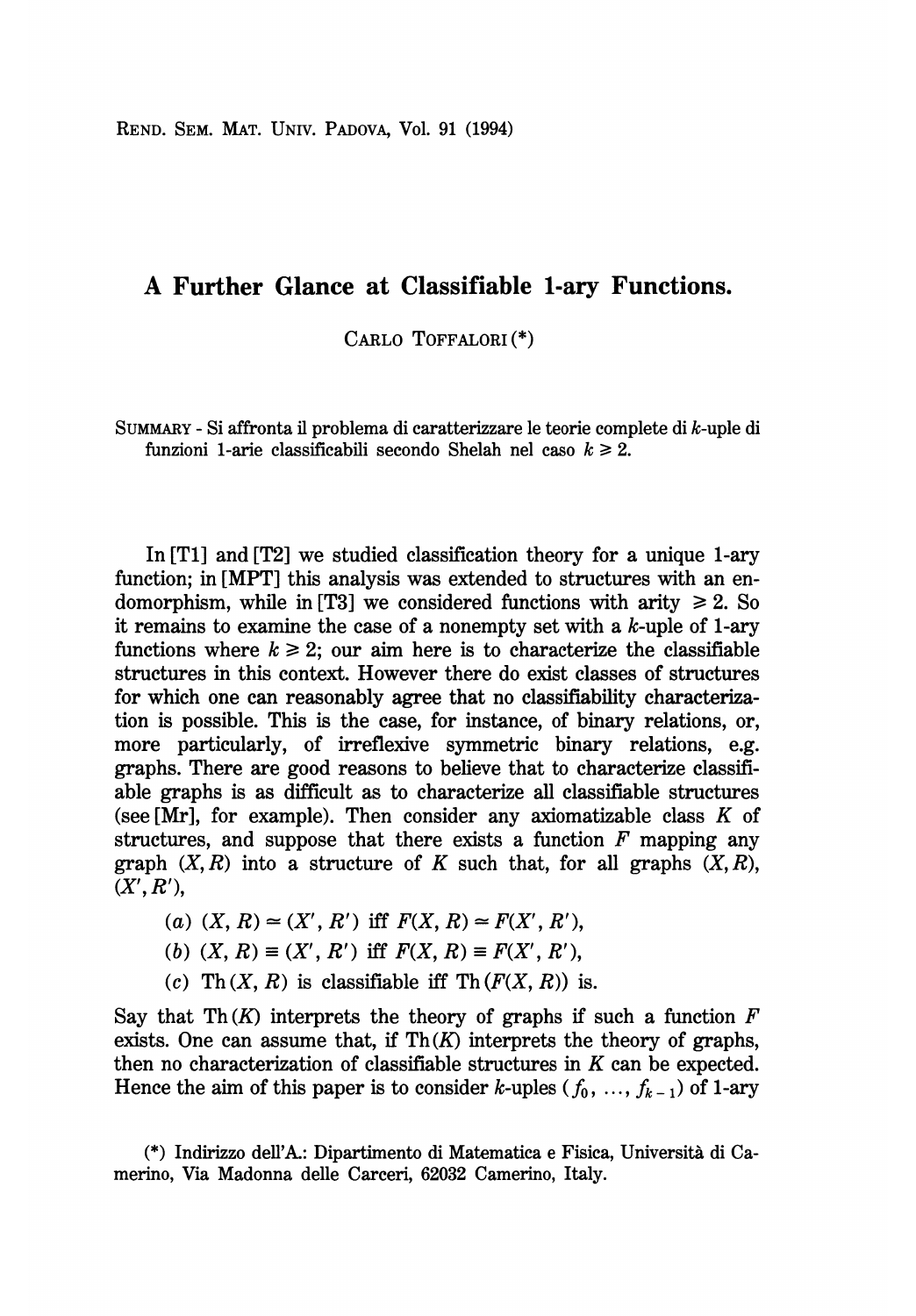functions with  $k \ge 2$ , and either to characterize classifiable k-uples, or to show that this characterization cannot be given, just because the corresponding theory interprets the theory of graphs. We start from a lucky situation, when  $f_0, ..., f_{k-1}$  are 1-1; in this case, any complete theory is bounded, hence classifiable. This holds, more generally, if, for any  $i < k$ , the set of preimages in f<sub>i</sub> of any element is finite of bounded power. But we show that a very slight weakening of the previous assumption forbids classification.

We refer to [B] for stability theory. As usual we assume that, for every complete theory  $T$ , all models of  $T$  are elementary substructures of some big saturated model U. Finally, in order to simplify our notation, we deal only with pairs of 1-ary functions  $f$ ,  $g$ . The results below can be easily extended to any  $k > 2$ .

1. - This section is devoted to show

THEOREM 1. Let T be a complete theory of two 1-1 1-ary functions  $f, g$ . Then  $T$  is classifiable.

PROOF. Let C denote the connection relation, namely the transitive closure ot the binary relation =  $\bigcup f \bigcup f^{-1} \bigcup g \bigcup g^{-1}$ . C is an equivalence relation and determines a partition of any model  $M$  of  $T$  into equivalence classes, called connected components of  $M$ . As  $f$  and  $g$  are 1-1, for all  $a \in M$ ,  $C(a, M) \subset \text{dcl}(a)$  (= the definable closure of a). In particular  $C(a, M) = C(a, U)$ . Let  $a, b \in U - M$  satisfy  $tp(a | \emptyset) =$ <br>= tp  $(b | \emptyset)$ . Then there exists an automorphism of U mapping a into b; as  $a, b \notin M$ , both  $C(a, U)$  and  $C(b, U)$  are disjoint from M, hence we can assume that the previous automorphism fixes M pointwise. Consequently  $\text{tp}(a|M) = \text{tp}(b|M)$ . It follows that any nonalgebraic 1-type over  $M$  is uniquely determined by its restriction to 0. This shows that, for every model M of T,  $|S_1(M)| \le \max\{|M|, 2^{\aleph_0}\}\)$ , hence T is superstable. Moreover any nonalgebraic 1-type over a model  $M$  of  $T$  is not orthogonal to  $\emptyset$ , namely T is bounded. Consequently T is classifiable.

REMARK. The previous theorem still holds under the weaker assumption

(\*) there is  $N \in \omega$  such that, for any  $a \in U$ ,  $\{b \in U : f(b) = a \text{ or }$  $g(b) = a$ }  $| \leq N$ .

For, one defines as before the connection relation and one notices that, if (\*) holds, then, for all  $a \in C$ ,  $C(a, U) \subseteq \text{acl}(a)$  (= the algebraic closure

116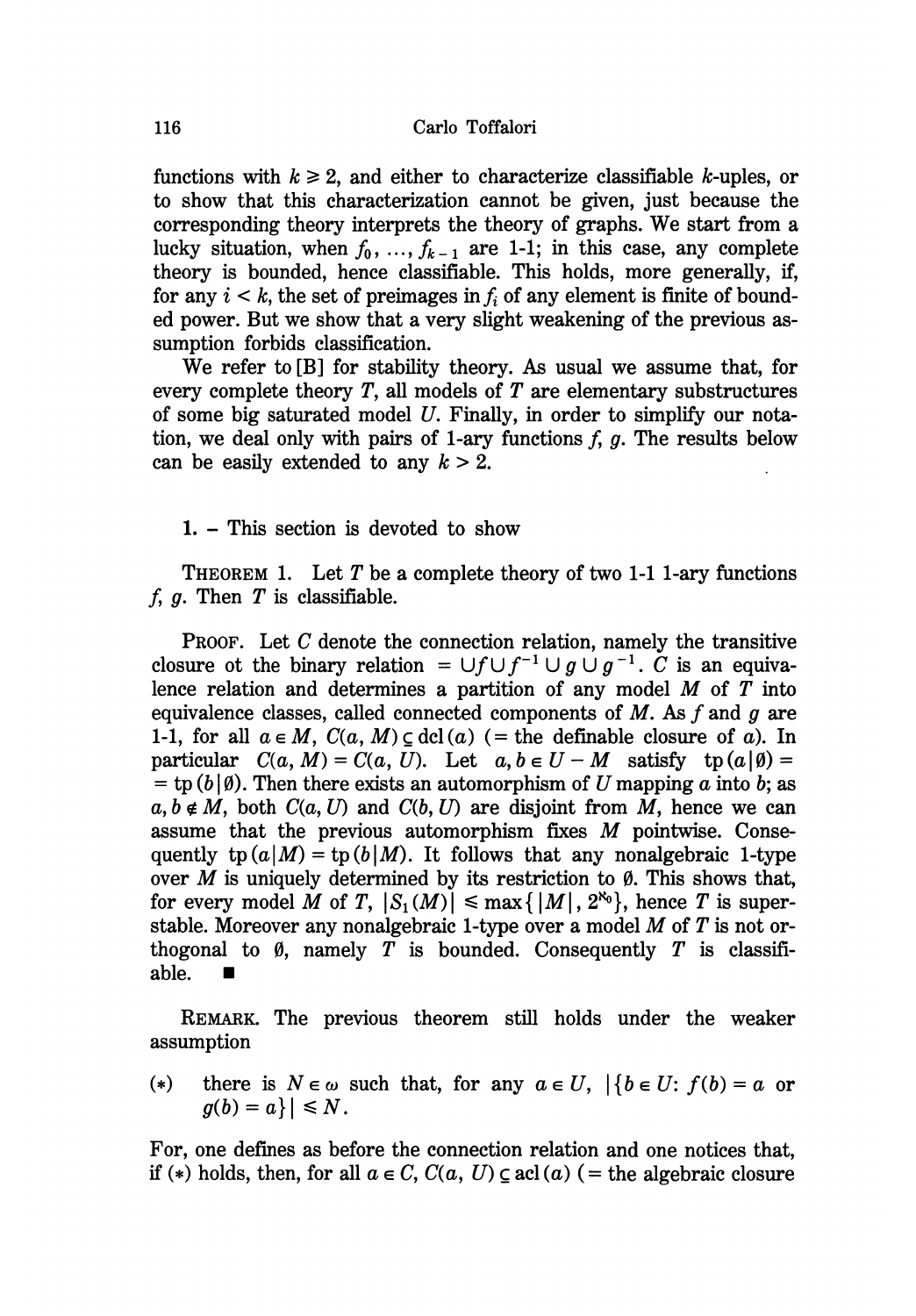of a; we cannot expect now  $C(a, U) \subset \text{dcl}(a)$ . This lets us apply the previous machinery.

Notice that, among the theories satisfying the assumptions of Theorem 1, one can find also the theory  $T_n$  of free algebras over  $\{f, g\}$  with  $n \leq \omega$  indecomposable elements (where «a indecomposable» means « $a \notin \text{im } f \cup \text{im } g$ »).  $T_n$  can be axiomatized first by specifying n, and then by imposing

- (1)  $f, g$  are 1-1;
- (2)  $\forall v(s(v) \neq t(v)) \in T_n$  for all terms s, t of  $\{f, g\}$  with  $s \neq t$ .

Even in this simple case  $|S_1(\emptyset)| = 2^{\aleph_0}$ , and so  $T_n$  is not  $\omega$ -stable. For, take any  $s \in \{f, g\}^{\omega}$  and consider the following set of formulas

$$
p(s) = \{v \in \text{im } s(0) \cdot \ldots \cdot s(m): m \in \omega\}
$$

 $(s(0) \dots s(m)$  denotes here the composition of  $s(0), \dots, s(m)$ .  $p(s)$  is consistent and can be enlarged to a type over  $\emptyset$ ; but, if s, s'  $\in \{f, g\}^{\omega}$ and  $s \neq s'$ , then  $p(s) \cup p(s')$  is contradictory.

2. - Replace now the assumptions  $(1)$ ,  $(2)$  above with  $(1')$ ,  $(2)$ where

 $(1')$  g is 1-1.

So the equivalence relation  $E(f)$  such that, for all  $a, b \in U$ ,  $(a, b) \in E(f)$  iff  $f(a) = f(b)$  may admit classes of power  $\ge 2$ . We claim that, even in this case, the theory of pairs of functions  $f$ ,  $g$  interprets the theory of graphs.

LEMMA 1. The theory of structures  $(M, E, h)$  where

- $\star$  E is an equivalence relation whose classes have power  $\geq 2$ ,
- $\star$  h is a 1-1 1-ary function,
- ★ for all  $a \in U$  and  $k, l \in \omega$  with  $k \neq l$ ,  $(h^k(a), h^l(a)) \notin E$ ,

interprets the theory of graphs.

**PROOF.** Let  $(X, R)$  be a graph, so R is an irreflexive symmetric binary relation in X. Define a structure  $F(X, R) = (X, E, h)$  in the following way: let  $*$  be a bijection of X onto a copy in some new world, and put

$$
\star X_0=X\cup \{(x, y), (x, y^*)\colon x, y\in X, (x, y)\in R\}, X=X_0\times \omega\times 2;
$$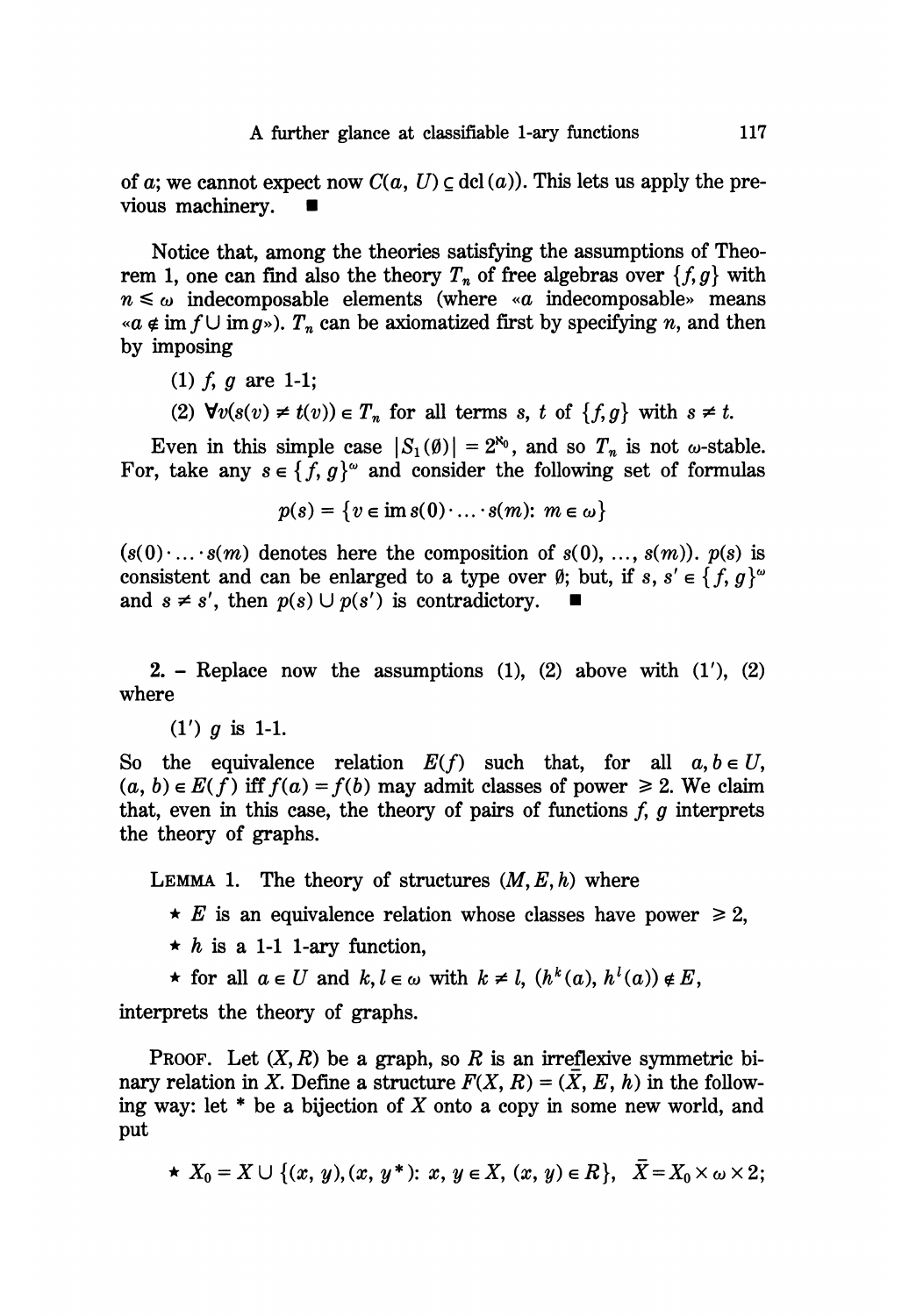$\star$  E is the equivalence relation such that, for all  $x \in X$ ,

 $E((x, 0, 0), \overline{X}) =$ 

= { $(x, 0, e), (x, y, 0, e), (x, y^*, 0, e)$ :  $y \in X$ ,  $(x, y) \in R$ ,  $e \in 2$  }. while, for  $n \in \omega$ ,  $n \neq 0$ ,  $y \in X$ ,  $(x, y) \in R$ ,

$$
E((x, n, 0), \overline{X}) = \{(x, n, e): e \in 2\},
$$
  

$$
E((x, y, n, 0), \overline{X}) = \{(x, y, n, e): e \in 2\},
$$
  

$$
E((x, y^*, n, 0), \overline{X}) = \{(x, y^*, n, e): e \in 2\}.
$$

 $\star$  h is the 1-ary function such that, for all  $x, y \in X$  and  $n \in \omega$ ,  $e \in 2$ ,

$$
h(x, n, e) = (x, n + 1, e),
$$

while, for  $(x, y) \in R$ ,

$$
h(x, y^*, n+1, e) = (x, y^*, n, e),
$$
  
\n
$$
h(x, y, n, e) = (x, y, n+1, e),
$$
  
\n
$$
h(x, y^*, 0, e) = (y, x, 0, e).
$$

Clearly any E-class has power  $\geq 2$ , h is 1-1 and, for all  $a \in \overline{X}$  and  $k, l \in \omega$ with  $k \neq l$ ,  $(h^k(a), h^l(a)) \notin E$ . If X is infinite, then  $|X| = |\overline{X}|$ . Furthermore  $(X, R)$  can be recovered from  $(X, E, h)$ . In fact X is given by the set of E-classes of elements in  $\overline{X}$  - im h so identifying any element  $x \in X$  with the E-class of  $(x, 0, 0)$  and, for  $x, y \in X$ ,

$$
(x, y) \in R \iff (\overline{X}, E, h) \models \exists v (E(v, (x, 0, 0)) \land E(h(v), (y, 0, 0)))
$$

This obviously implies

(a) for all graphs  $(X, R), (X', R'), (X, R) \simeq (X', R')$  iff  $F(X, R) \simeq$  $\simeq F(X', R').$ 

We claim that the same happens with respect to  $\equiv$ , i.e.

(b) for all graphs  $(X, R)$ ,  $(X', R'), (X, R) \equiv (X', R')$ iff  $F(X, R) \equiv F(X', R').$ 

 $(\Leftarrow)$  follows from the fact that  $(X, R)$  is interpretable inside  $F(X, R)$ .  $(\Rightarrow)$  needs the following preliminary remark. For any partial isomor-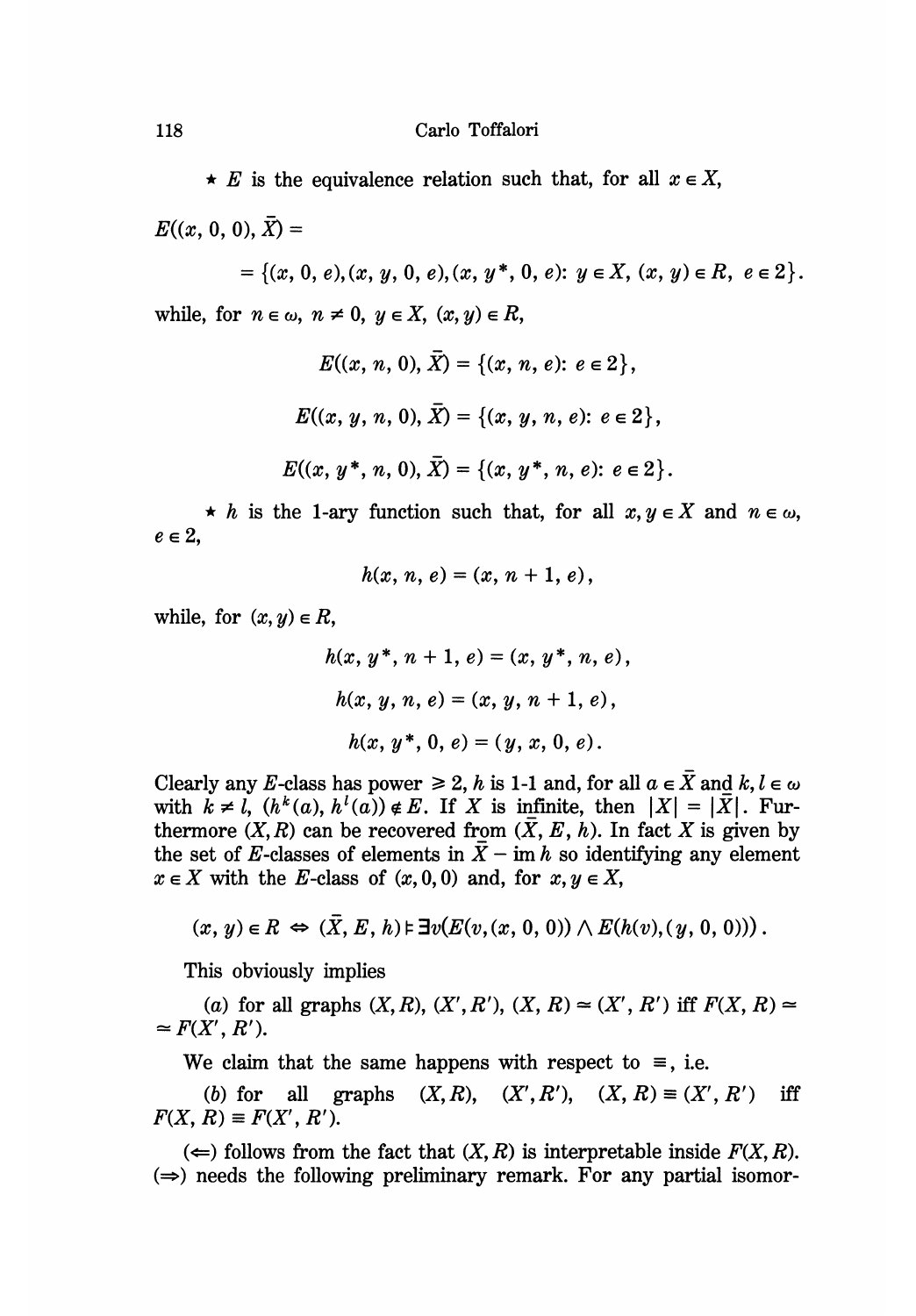$$
\text{dom}\,\overline{p} = \{(x,\,n,\,e), (x,\,y,\,n,\,e), (x,\,y^*,\,n,\,e):
$$
\n
$$
x,\,y \in \text{dom}\,p,\,(x,\,y) \in R,\,\,n \in \omega,\,\,e \in 2\},
$$

 $\overline{m} \overline{p} = \{(x', n, e), (x', y', n, e), (x', y'^*, n, e)\}.$  $x', y' \in \text{im } p, (x', y') \in R', n \in \omega, e \in 2$ 

and, for  $x, y \in \text{dom } p$ ,  $(x, y) \in R$  (so  $(p(x), p(y)) \in R'$ ),  $n \in \omega$ ,  $e \in 2$ ,

$$
\bar{p}(x, n, e) = (p(x), n, e),
$$
  

$$
\bar{p}(x, y, n, e) = (p(x), p(y), n, e),
$$
  

$$
\bar{p}(x, y^*, n, e) = (p(x), p(y)^*, n, e);
$$

then  $\bar{p}$  is a partial isomorphism of  $F(X, R)$  in  $F(X', R')$ . Now assume  $(X, R) \equiv (X', R')$ ; equivalently, there is a decreasing sequence  $I =$  $=(I_m)_{m \in \omega}$  of sets of partial isomorphisms of  $(X, R)$  in  $X', R'$  such that  $I: (X, R) \simeq_{\omega} (X', R')$  (see [F]). Put  $\overline{I_m} = {\overline{p}}$ :  $p \in I_m$ } for all  $m \in \omega$ ,  $\overline{I} =$  $=\left(\overline{I_{2m}}\right)_{m \in \omega}$ . Then  $\overline{I}$ :  $F(X, R) \simeq_{\omega} F(X', R')$ , and  $F(X, R) \equiv F(X', R')$ .

Owing to (b), for every complete theory  $T = Th(X, R)$  of graphs, we can define a complete theory  $F(T) = Th(F(X, R))$ ; any structure  $F(X', R')$  with  $(X', R') \models T$  is a model of  $F(T)$ . Conversely any model  $(M, E, h)$  of  $F(T)$  decomposes as the disjoint union of  $F(X, R)$  for a suitable graph  $(X, R)$  defined inside  $(M, E, h)$  in the way we suggested before, and (possibly) some copies of  $(Z \times 2, E_0, h_0)$  where, for all  $n, n' \in \mathbb{Z}$  and  $e, e' \in 2$ ,

$$
((n, e), (n', e')) \in E_0 \Leftrightarrow n = n', \qquad h_0(n, e) = (n + 1, e).
$$

At this point it is fairly clear that, for any cardinal  $\lambda$ , T has (up to isomorphism) less than  $2^{\lambda}$  models of power  $\leq \lambda$  iff  $F(T)$  does. Equivalently

(c) T is classifiable iff  $F(T)$  is.

The class of triples  $(M, E, h)$  defining a graph in this way is axiomatizable within the class of all triples in the statement of the lemma. So these triples interpret the theory of graphs.

LEMMA 2. The theory of two 1-ary functions  $f, g$  satisfying  $(1'), (2)$ interprets the theory of structures  $(M, E, h)$  where

 $\star$  E is an equivalence relation with classes of power  $\geq 2$ ;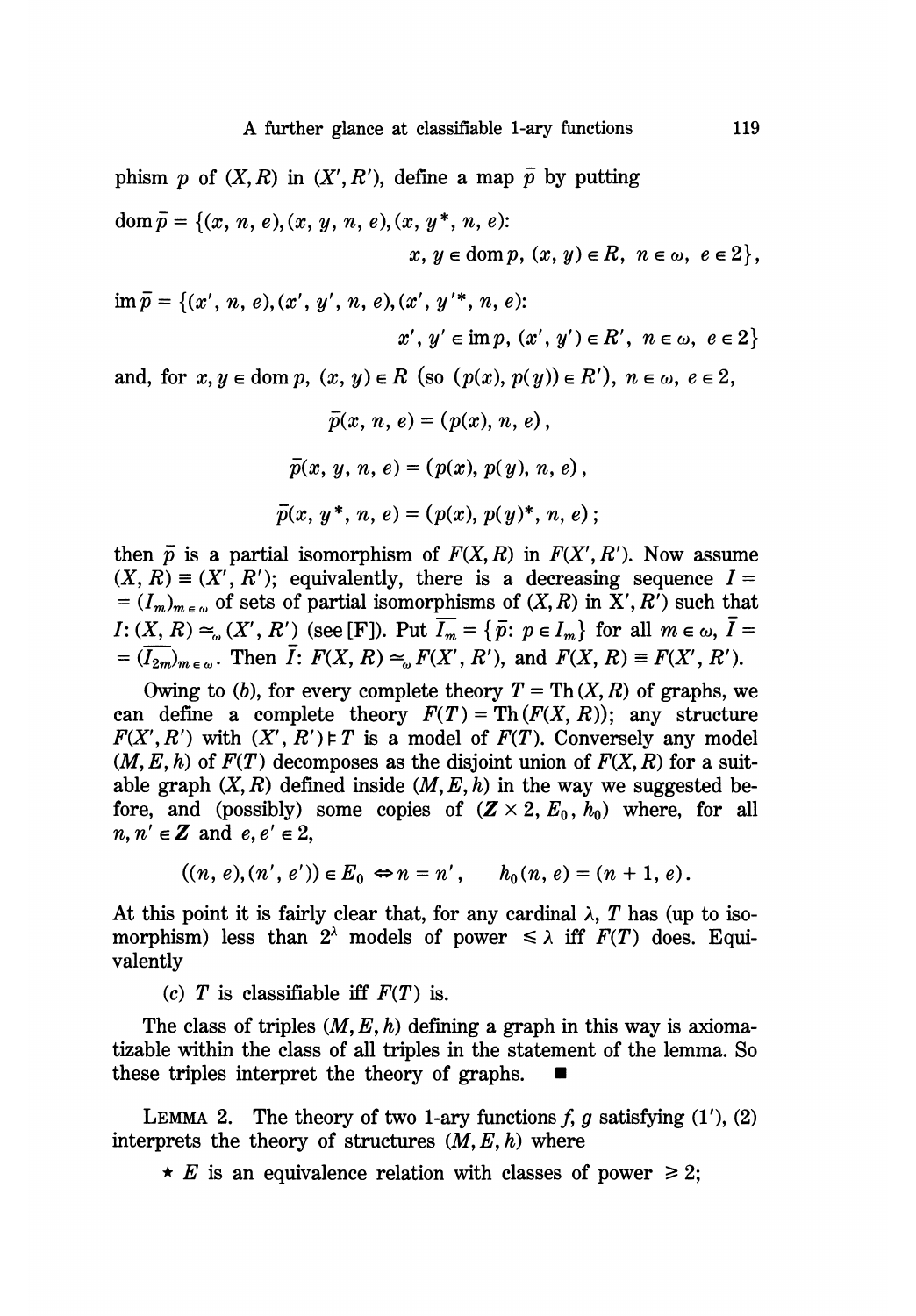$\star$  h is a 1-1 1-ary function;

 $\star$  for all  $k, l \in \omega$  with  $k \neq l$ , for all  $a \in U$ ,  $(h^k(a), h^l(a)) \notin E$ .

PROOF. For every  $(M, E, h)$ , build a new structure  $F(M, E, h)$  =  $=(M, f, g)$  in the following way.

 $\star \bar{M} = M \cup \mathcal{F}(M/E)$  where  $\mathcal{F}(M/E)$  denotes the  $\{f, g\}$ -algebra free over  $M/E$  (so the elements of  $M/E$  are  $\{f, g\}$ -indecomposable in  $\mathcal{F}(M/E)$ ).

 $\star$  f restricted to M is the canonical projection of M onto  $M/E$ , and g restricted to M is h; f and g are defined in the obvious way in  $\mathcal{F}(M/E)$ .

 $(M, f, g)$ , satisfies  $(1')$  and  $(2)$ .  $(1')$  is clear, so let us consider  $(2)$ . Let  $a \in \overline{M}$ , s, t be terms of  $\{f, g\}$  with  $s \neq t$ ; we claim  $s(a) \neq t(a)$ . If f occurs in both s and t, then we can restrict ourselves to  $s = fg^k$ ,  $i = fg^l$  where  $k \neq l$ , and the assumptions on h imply our claim; the case that f occurs in s but does not occur in t, or viceversa, is quite obvious; finally, if  $f$  occurs neither in s nor in t, then the claim again follows from the assumptions on h.  $(M, E, h)$  can be recovered from  $(M, f, g)$  by putting

$$
M = \{a \in \overline{M}: \exists w(w \neq a \land f(w) = f(a))\},\
$$

$$
E = E(f) \cap M^2,
$$

and  $h =$  the restriction of g to M. This implies

(a) For all  $(M, E, h)$ ,  $(M', E', h')$  as above,  $(M, E, h) \approx$  $\approx (M', E', h')$  iff  $F(M, E, h) \approx F(M', E', h').$ 

The same happens with respect to elementary equivalence.

(b) For all  $(M, E, h)$ ,  $(M', E', h')$ ,  $(M, E, h) \equiv (M', E', h')$  iff  $F(M, E, h) \equiv F(M', E', h').$ 

 $(\Leftarrow)$  holds because  $(M, E, h)$ ,  $(M', E', h')$  are 0-definable in the same way inside  $F(M, E, h)$ ,  $F(M', E', h')$  respectively.  $(\Rightarrow)$  can be shown by using the same techniques of Lemma 1. In fact, for any partial isomorphism p of  $(M, E, h)$  in  $(M', E', h')$ , one can define  $\overline{p}$  as follows:

$$
\operatorname{dom} \overline{p} = \operatorname{dom} p \cup \mathcal{F}(\operatorname{dom} p/E),
$$

$$
\operatorname{im} \bar{p} = \operatorname{im} p \cup \mathcal{F}(\operatorname{im} p/E),
$$

the restriction of  $\overline{p}$  to dom p is p, for all  $a \in \text{dom } p$  and s, t {f, g}-terms,  $\bar{p}(s(a/E)) = s(p(a)/E')$ .  $\bar{p}$  is a partial isomorphism of  $F(M, E, h)$  in  $F(M', E', h')$ . Now assume  $(M, E, h) \equiv (M', E', h')$ , so there is a de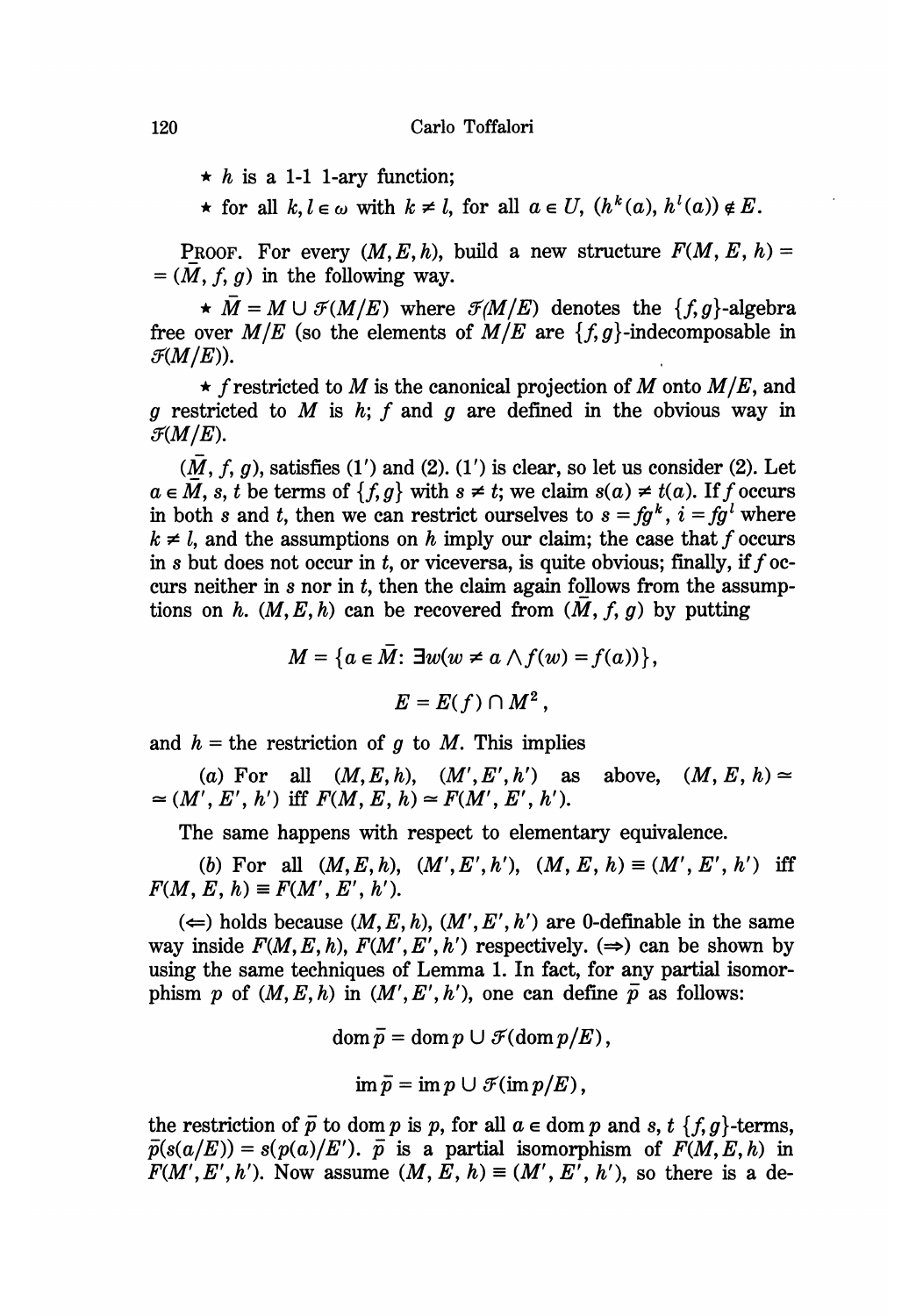creasing sequence  $I = (I_m)_{m \in \omega}$  of sets of partial isomorphisms such that  $I: (M, E, h) \simeq_{\omega} (M', E', h')$ ; put  $\overline{I_m} = {\overline{p}}$ :  $p \in I_m$ } for all  $m \in \omega$ ,  $\overline{I} =$  $\overline{(I_{2m})}_{m \in \omega}$ . Clearly  $\overline{I}: (\overline{M}, f, g) \approx_{\omega} (\overline{M}', f', g')$ , so  $F(M, E, h) \equiv$ <br>  $\equiv F(M', E', h')$  just as claimed.

At this point, for every complete theory  $T = Th(M, E, h)$ , one can define a complete theory  $F(T) = Th(F(M, E, h))$ ; any structure  $F(M', E', h')$  with  $(M', E', h') \models T$  is a model of  $F(T)$ , and any model of  $F(T)$  decomposes as the union of a structure  $F(M', E', h')$  and (possibly) some copies of the  $\{f, g, f^{-1}, g^{-1}\}$ -algebra free over one generator. Moreover, if M is infinite, then  $|M| = |\overline{M}|$ . Thus, just as in Lemma 1, one obtains that T is classifiable iff  $F(T)$  is (hence (c)).

The class of pairs of 1-ary functions defining structures  $(M, E, h)$  as in Lemma 1 in the above way is axiomatizable. This accomplishes the proof of Lemma 2.

Lemmas 1 and 2 imply

THEOREM 2. The theory of two 1-ary functions  $f, g$  satisfying  $(1'),$ (2) interprets the theory of graphs.

3. - In the previous section we have considered structures with an equivalence relation  $E$  and a 1-ary function  $h$ ; we continue here that analysis. First we give a negative result.

PROPOSITION 1. The theory of structures  $(M, E, h)$  where

 $\star$  E is an equivalence relation,

 $\star$  h is an endomorphism of  $(M, E)$ 

interprets the theory of graphs.

PROOF. Let  $(X, R)$  be a graph, put

$$
D = \{(x, x): x \in X\},\
$$
  

$$
U = \{\{x, y\}: x, y \in X, (x, y) \in R\}
$$

( = the set of edges of  $(X, R)$ ). Define a new structure  $F(X, R) =$ <br>=  $(\overline{X}, E, h)$  by setting:

 $\star \bar{X} = X \cup R \cup D \cup U;$ 

 $\star E$  is the equivalence relation whose classes are  $\{(x, x), (x, y): y \in X, (x, y) \in R\}$  for any  $x \in X$ , and  $X \cup U$ ;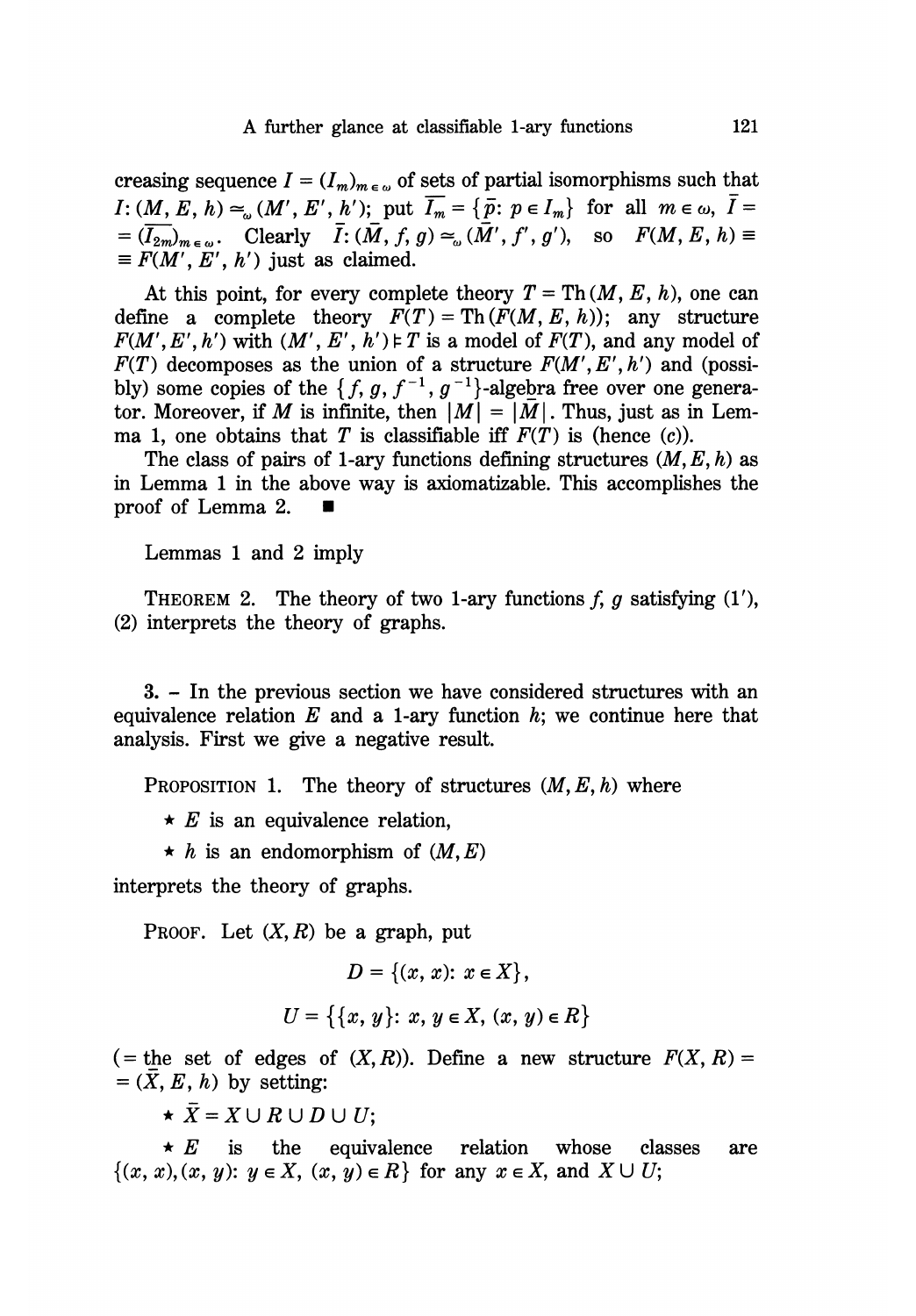$\star$   $h(x, x) = x$  for all  $x \in X$ ,  $h(x, y) = \{x, y\}$  for all  $(x, y) \in R$ ,  $h$  is identical anywhere else.

Thus h is an endomorphism of  $(\bar{X}, E)$ . Furthermore  $(X, R)$  can be interpreted in  $(X, E, h)$ , since X can be recovered as the set of classes  $E(a, \overline{X})$  with a h-indecomposable (namely by identifying any  $x \in X$ with  $E((x, x), \overline{X})$  and, for all  $x, y \in X$ ,

 $(x, y) \in R \Leftrightarrow (\overline{X}, E, h) \models$ 

$$
\models \exists v \exists w (h(v) = h(w) \land E(v, (x, x)) \land E(w, (y, y))) \land (x, x) \neq (y, y).
$$

Just as in Lemma 1 one can show that, for all graphs  $(X, R)$ ,  $(X', R'),$ 

(a)  $(X, R) \simeq (X', R')$  iff  $F(X, R) \simeq F(X', R')$ ;

(b)  $(X, R) \equiv (X', R')$  iff  $F(X, R) \equiv F(X', R')$ .

(b) allows to define, for any complete theory  $T = Th(X, R)$  of graphs, a new theory  $F(T)$  such that the models of  $F(T)$  are just the structures  $F(X', R')$  where  $(X', R') \models T$ . So

(c) T is classifiable iff  $F(T)$  is.

As the class of structures  $(M, E, h)$  interpreting graphs in this way is axiomatizable, the claim follows.

A positive result can be shown about automorphisms of equivalence relations.

PROPOSITION 2. Let T be a complete theory of structures  $(M, E, h)$ where

- $\star$  E is an equivalence relation,
- $\star$  h is an automorphism of  $(M, E)$ ;

then  $T$  is classifiable.

PROOF. For every model  $(M, E, h)$  of T, put  $\overline{M} = M/E$  and, for all  $a \in M$ ,  $h(E(a, M)) = E(h(a), M)$ . Then h is a bijection of M onto M. Furthermore the isomorphism type of  $(M, E, h)$  fully determines the isomorphism type of  $(M, h)$ . When  $(M, E, h)$  ranges over the models of T, the structures  $(M, h)$  obtained as before are elementarily equivalent. Let  $\overline{T}$  denote their theory. We know that  $T$  is classifiable (see [T1], for instance); any model of T is a union of orbits of  $h$ . So, given a model  $(M, E, h)$  of T of power  $\le \lambda = \aleph_{\alpha}$ , the first invariant of the isomorphism type of  $(M, E, h)$  is just the isomorphism type of  $(M, h)$  (where

122